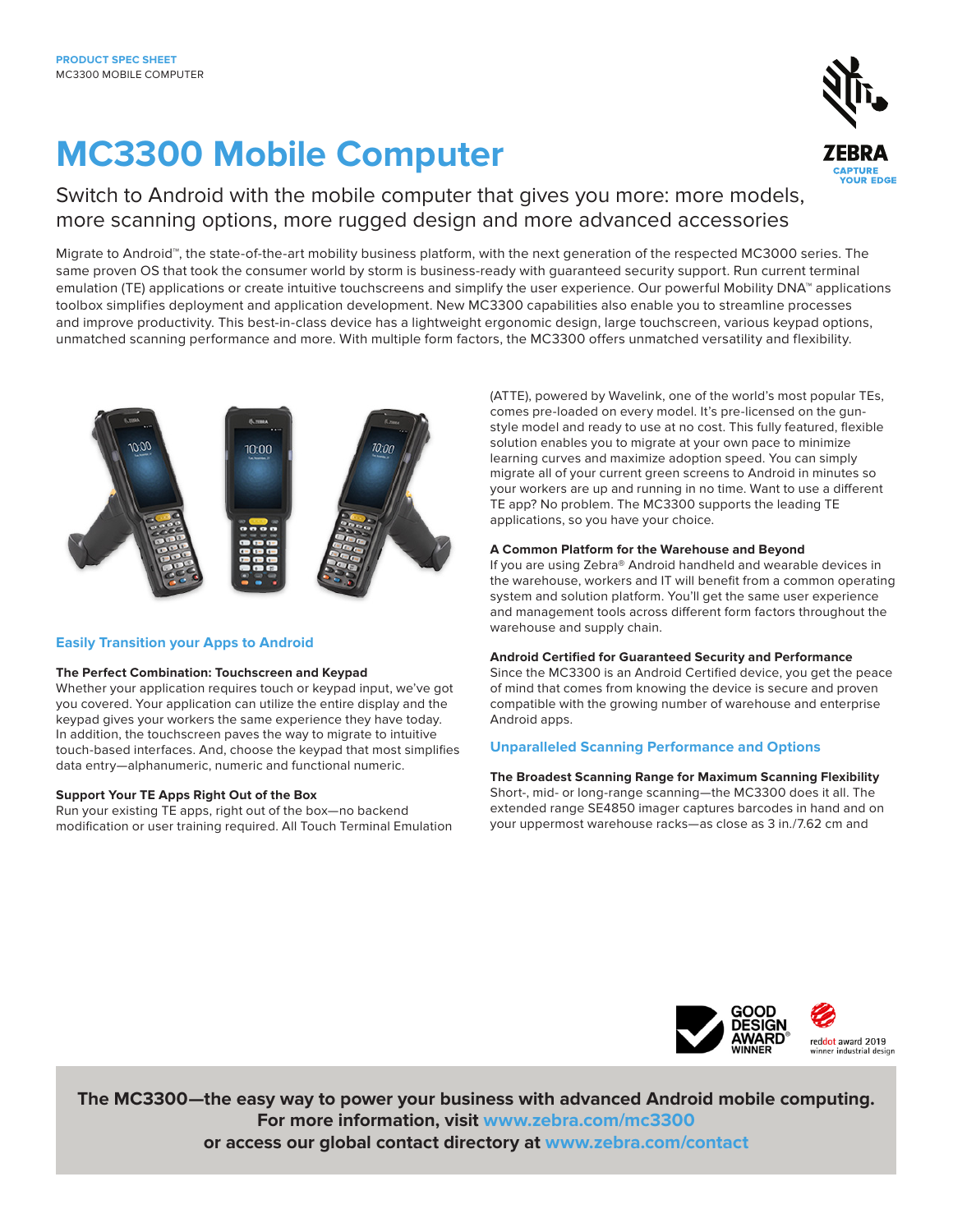up to 70 ft./21.4 m away. And with an industry-leading field of view, capture even very wide barcodes at close range. And no matter what conditions barcodes are in, the MC3300 captures it all—scratched, dirty, poorly printed or under shrinkwrap.

#### **Superior Data and Image Capture**

Three standard range scanning options are available: the 1D/2D SE4750SR, its SE4770 successor and the 1D SE965 laser scanner. In addition, on the premium models, the MC3300 comes equipped with a 13MP rear camera for high resolution image capture.

#### **Android, Ready for Business**

#### **Operating System Support You Can Count On**

Only from Zebra, LifeGuard™ for Android guarantees direct security updates for 10 years from the release date and the ability to upgrade to future versions of Android.<sup>1</sup>

#### **Take Ease-of-Use to a New Level with the Latest Android Features**

New features make doing business easier. Run two apps side by side, switch between two open apps with the press of a button,

choose from five on-screen element sizing options and more.

#### **Add Powerful Zebra Mobility DNA Features**

#### **Doubles as a Free Walkie-talkie—and a PBX Handset**

Boost productivity with Mobility DNA's unique voice apps. Workforce Connect™ Push-to-Talk Express2 is pre-loaded and pre-licensed, enabling instant walkie-talkie style calls, right out of the box. And with Workforce Connect Voice,<sup>3</sup> your MC3300 devices can double as a PBX handset, with complete control over the interface—you can customize screens so your workers can use even the most complex telephony capabilities.

#### **Easily Control Application and Feature Access**

Prevent workers from using the MC3300 devices for play with Mobility DNA's Enterprise Home Screen. Use this handy utility to limit the device to one application, or designate accessible apps.

#### **Get Maximum Flexibility, Power, Durability and Comfort**

#### **Build it Your Way**

With the combination of four form factors, four scan engines, three keypads and three tiers of functionality, there is a combination that is just right for your warehouse, manufacturing floor or retail operation.

#### **Unparalleled Power**

This powerhouse is built to deliver stellar application performance. Compared to competitive devices, you get double to triple the processing power, 8 to 16 times the RAM and 32 to 125 times the Flash. So, the MC3300 has the power to run any application your workers need.

#### **Rugged and Ready for Your Business**

The MC3300 offers a high 5 ft./1.5 m drop specification, a Corning® Gorilla® Glass touch panel and a larger 4-inch display that provides more room for your workers to view more information.

#### **The Fastest Wireless Connections**

Your devices are only as good as their wireless connection. When you choose the MC3300, you get the best. The MC3300 supports 802.11ac with fast roaming, providing your workers with a superior 'wired-style' voice and data experience.

#### **Unmatched Comfort**

Zebra's award-winning design team has done it again—the MC3300 is well balanced in hand and lightweight, helping prevent hand fatigue, even throughout the heaviest workday.

#### **Cost-effectively Upgrade to Next Generation Technology**

#### **Backwards and Forwards Accessory Compatibility**

You get the same backward compatibility Zebra is known for. Use most of your current MC3200 accessories for a very cost-effective upgrade. Or choose from many accessories with advanced features—universal ShareCradles that can charge the MC3300 and standalone batteries in half the time, a forklift mount, PowerPrecision+ high capacity batteries that provide a full suite of metrics that make it easy to identify, remove and replace aging batteries and more.

#### **Cover It All with Zebra OneCare**

#### **Extraordinary 'Cover Everything' Service**

Zebra® OneCare services will keep your MC3300 up, running at peak performance for pennies a day. Choose the level of service that fits your needs and your budget Zebra OneCare Essential or Zebra OneCare Premier. Get comprehensive coverage that covers everything—normal wear and tear and accidental damage. And since nobody knows our products better than we do, you get unparalleled from-the-manufacturer expertise.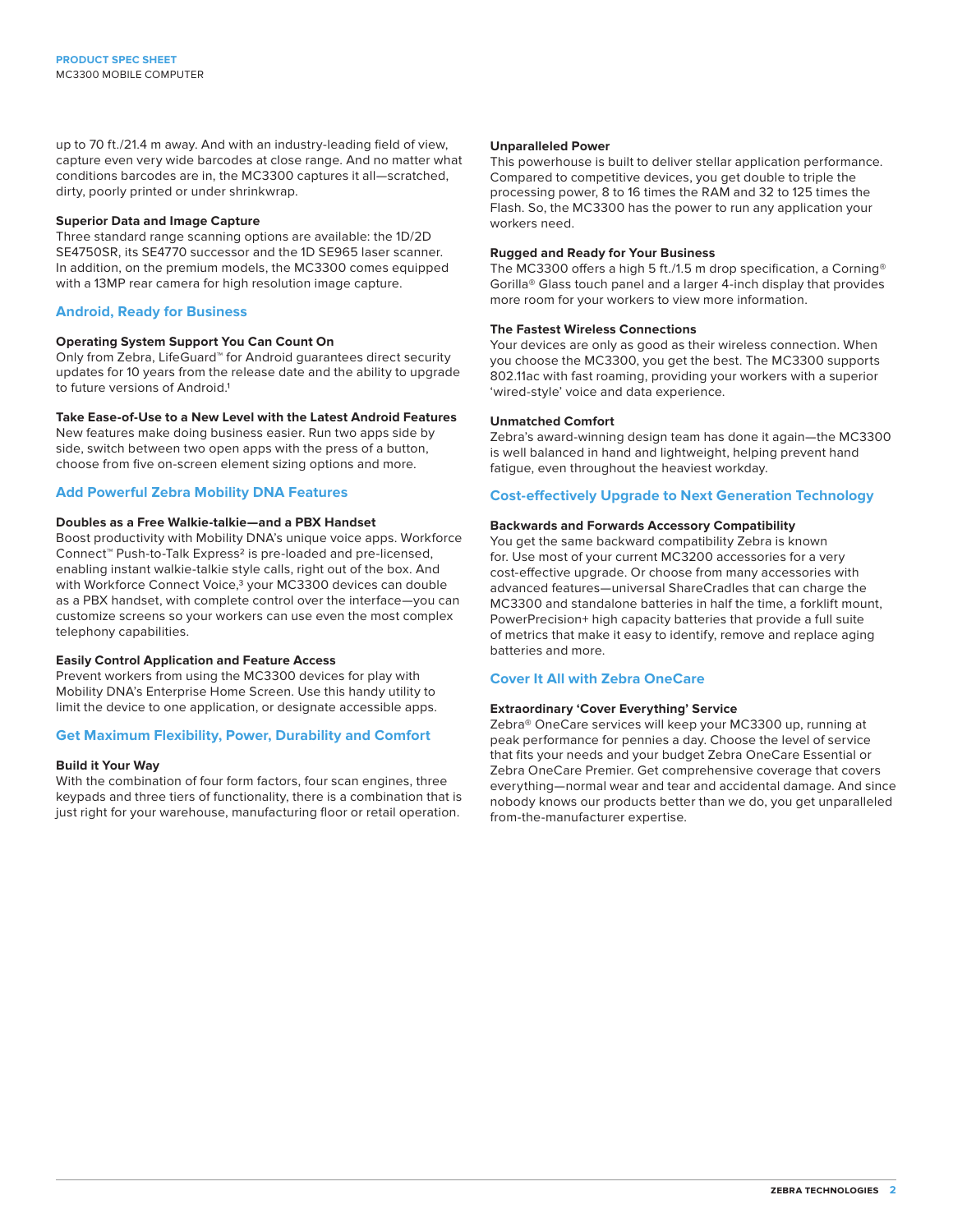# **Specifications Markets and** <br> **Specifications**

| <b>Physical Characteristics</b>      |                                                                                                                                                                                                                                                                                                                           |
|--------------------------------------|---------------------------------------------------------------------------------------------------------------------------------------------------------------------------------------------------------------------------------------------------------------------------------------------------------------------------|
| Dimensions                           | MC3300 Straight Shooter (45° Scan and 0° Scan):<br>7.96 in, L x 2.94 in, W x 1.35 in, D<br>202.2 mm L x 74.7 mm W x 34.5 mm D<br>MC3300 Turret/Rotating Head:<br>8.79 in, L x 2.94 in, W x 1.35 in, D<br>223.4 mm L x 74.7 mm W x 34.5 mm D                                                                               |
|                                      | MC3300 Gun/Pistol:<br>7.96 in, L x 2.94 in, W x 6.45 in, D<br>202.6 mm L x 74.7 mm W x 163.9 mm D                                                                                                                                                                                                                         |
| Weight                               | MC3300 Straight Shooter (0° Scan):<br>13.2 oz./375 g                                                                                                                                                                                                                                                                      |
|                                      | MC3300 Turret/Rotating Head:<br>13.3 oz./377 g                                                                                                                                                                                                                                                                            |
|                                      | MC3300 Gun/Pistol:<br>17.8 oz./505 g                                                                                                                                                                                                                                                                                      |
|                                      | MC3300 (45° Scan):<br>13.5 oz./382 g                                                                                                                                                                                                                                                                                      |
| Display                              | 4.0 inch capacitive; WVGA; color                                                                                                                                                                                                                                                                                          |
| <b>Imager Window</b>                 | Corning® Gorilla® Glass                                                                                                                                                                                                                                                                                                   |
| <b>Touch Panel</b>                   | Corning® Gorilla® Glass touch panel with air gap                                                                                                                                                                                                                                                                          |
| Backlight                            | LED backlight                                                                                                                                                                                                                                                                                                             |
| <b>Expansion Slot</b>                | User accessible MicroSD card slot; with 32GB SDHC<br>and up to 256GB SDXC                                                                                                                                                                                                                                                 |
| <b>Network</b><br><b>Connections</b> | USB 2.0 High Speed (host and client),<br><b>WLAN and Bluetooth</b>                                                                                                                                                                                                                                                        |
| <b>Notification</b>                  | Side LEDs and audible tone                                                                                                                                                                                                                                                                                                |
| Keypad                               | Numeric (29 Key), Function Numeric (38 Key),<br>Alpha Numeric (47 Key)                                                                                                                                                                                                                                                    |
| Voice                                | PTT Express <sup>4</sup> and Pro <sup>4</sup> Support (internal speaker/<br>microphone or wireless Bluetooth headset)                                                                                                                                                                                                     |
| Audio                                | Speaker & Microphone                                                                                                                                                                                                                                                                                                      |
| <b>Audio Jack</b>                    | All models except the Gun/Pistol:<br>Integrated 2.5mm (Premium and Premium + models<br>only-not available on Standard configurations)                                                                                                                                                                                     |
| <b>Buttons</b>                       | Two programmable side scan keys                                                                                                                                                                                                                                                                                           |
| <b>Performance Characteristics</b>   |                                                                                                                                                                                                                                                                                                                           |
| CPU                                  | Qualcomm® APQ8056, 1.8GHz Hex-Core, 64-bit<br>with power optimization                                                                                                                                                                                                                                                     |
| <b>Operating System</b>              | Android 8.1 (Oreo); AOSP & GMS - select<br>configurations                                                                                                                                                                                                                                                                 |
| Memory                               | 2GB/16GB Standard<br>4GB/16GB Premium<br>4GB/32GB Premium Plus                                                                                                                                                                                                                                                            |
| Power                                | MC3300 Straight Shooter<br>(45° Scan and 0° Scan)/ and Turret (Rotating Head):<br>Rechargeable Li-Ion: standard (1X) 2740 mAh; High<br>Capacity (2X) 5200 mAh; Fast charging with the<br>new accessories<br>MC3300 Gun/Pistol:<br>Rechargeable Li-Ion: high capacity 5200 mAh;<br>Fast charging support (new accessories) |

| <b>User Environment</b>                                      |                                                                                                                                                                                                                                 |
|--------------------------------------------------------------|---------------------------------------------------------------------------------------------------------------------------------------------------------------------------------------------------------------------------------|
| Operating<br>Temperature                                     | -4°F to 122°F/-20°C to 50°C                                                                                                                                                                                                     |
| <b>Storage</b><br>Temperature                                | -40°F to 158°F/-40°C to 70°C                                                                                                                                                                                                    |
| Humidity                                                     | 5% to 95% RH (Non-condensing)                                                                                                                                                                                                   |
| Drop<br><b>Specifications</b>                                | Multiple 5 ft./1.5 m drops to concrete over the<br>entire operating temperature range                                                                                                                                           |
| Tumble<br>Specifications                                     | 1.000 3.3 ft./1 m tumbles                                                                                                                                                                                                       |
| Sealing                                                      | <b>IP54</b>                                                                                                                                                                                                                     |
| Vibration                                                    | 5Hz to 2KHz                                                                                                                                                                                                                     |
| <b>Thermal Shock</b>                                         | -40°C to 70°C                                                                                                                                                                                                                   |
| Electrostatic<br>Discharge (ESD)                             | +/-15kV air, +/8kV contact discharge                                                                                                                                                                                            |
| <b>Interactive Sensor Technology (IST)</b>                   |                                                                                                                                                                                                                                 |
| <b>Motion Sensors</b>                                        | 3-axis accelerometer; gyroscope                                                                                                                                                                                                 |
| <b>Data Capture</b>                                          |                                                                                                                                                                                                                                 |
| Scanning                                                     | MC3300 Brick/Straight Shooter (0° Scan):<br>SE965 1D, SE4750SR 2D, SE4770 2D, SE4850 ERI                                                                                                                                        |
|                                                              | MC3300 Turret/Rotating Head:<br>SE965 1D Laser                                                                                                                                                                                  |
|                                                              | MC3300 Gun/Pistol:<br>SE965 1D, SE4750SR 2D, SE4770 2D, SE4850 ERI                                                                                                                                                              |
|                                                              | MC3300 (45° Scan):<br>SE4750SR 2D, SE4770 2D                                                                                                                                                                                    |
| <b>Rear Camera</b>                                           | 13MP with Flash (Premium + models only)<br>(Not available on the MC3300 Gun/Pistol)                                                                                                                                             |
| <b>NFC</b>                                                   | Available on Premium and Premium + models                                                                                                                                                                                       |
| <b>Wireless LAN</b>                                          |                                                                                                                                                                                                                                 |
| Radio                                                        | 802.11 a/b/g/n/ac/d/h/i/k/r/v/w                                                                                                                                                                                                 |
| <b>Data Rates</b>                                            | 2.4GHz: 144Mbps<br><b>5GHz: 867Mbps</b>                                                                                                                                                                                         |
| Operating<br><b>Channels</b><br>(depending on<br>Regulatory) | 2.4GHz: 1 to 13<br>5GHz: 36,40,44,48,52,56,60,64, 100,104,<br>108,112,116,120,124,128,132,136,140,(144),149,<br>153, 157, 161, 165                                                                                              |
| Security and<br>Encryption                                   | WEP, WPA/WPA2 PSK, WPA/WPA2<br>Enterprise                                                                                                                                                                                       |
| <b>Certifications</b>                                        | 802.11n/ac, WMM-PS, WMM-AC, PMF, Voice<br>Enterprise, Wi-Fi Direct, WPS                                                                                                                                                         |
| <b>Fast Roam</b>                                             | PMKID/OKC/CCKM/802.11r                                                                                                                                                                                                          |
| <b>Wireless PAN</b>                                          |                                                                                                                                                                                                                                 |
| <b>Bluetooth</b>                                             | V4.1, V2.1 + EDR w/ Bluetooth Low Energy (BLE)                                                                                                                                                                                  |
| Warranty                                                     |                                                                                                                                                                                                                                 |
|                                                              | Subject to the terms of Zebra's hardware warranty statement, the MC3300 is<br>warranted against defects in workmanship and materials for a period of 1 (one<br>year from the date of shipment. For complete warranty statement, |

please visit: [www.zebra.com/warranty](http://www.zebra.com/warranty)

## **Applications:**

#### **Retail**

- Backroom/ warehouse management
- Price verification/ updates
- Store receiving
- Picking and put-away
- Inventory management
- In-store communications • Voice-directed
- applications

### **Warehousing/**

- **Distribution** • Warehouse
- management
- Picking and put-away
- Returns processing
- Voice-directed applications
- EDI transactions
- Yard managements

#### **Manufacturing**

- Inventory management
- Supply-line replenishment
- Safety testing
- Parts tracking